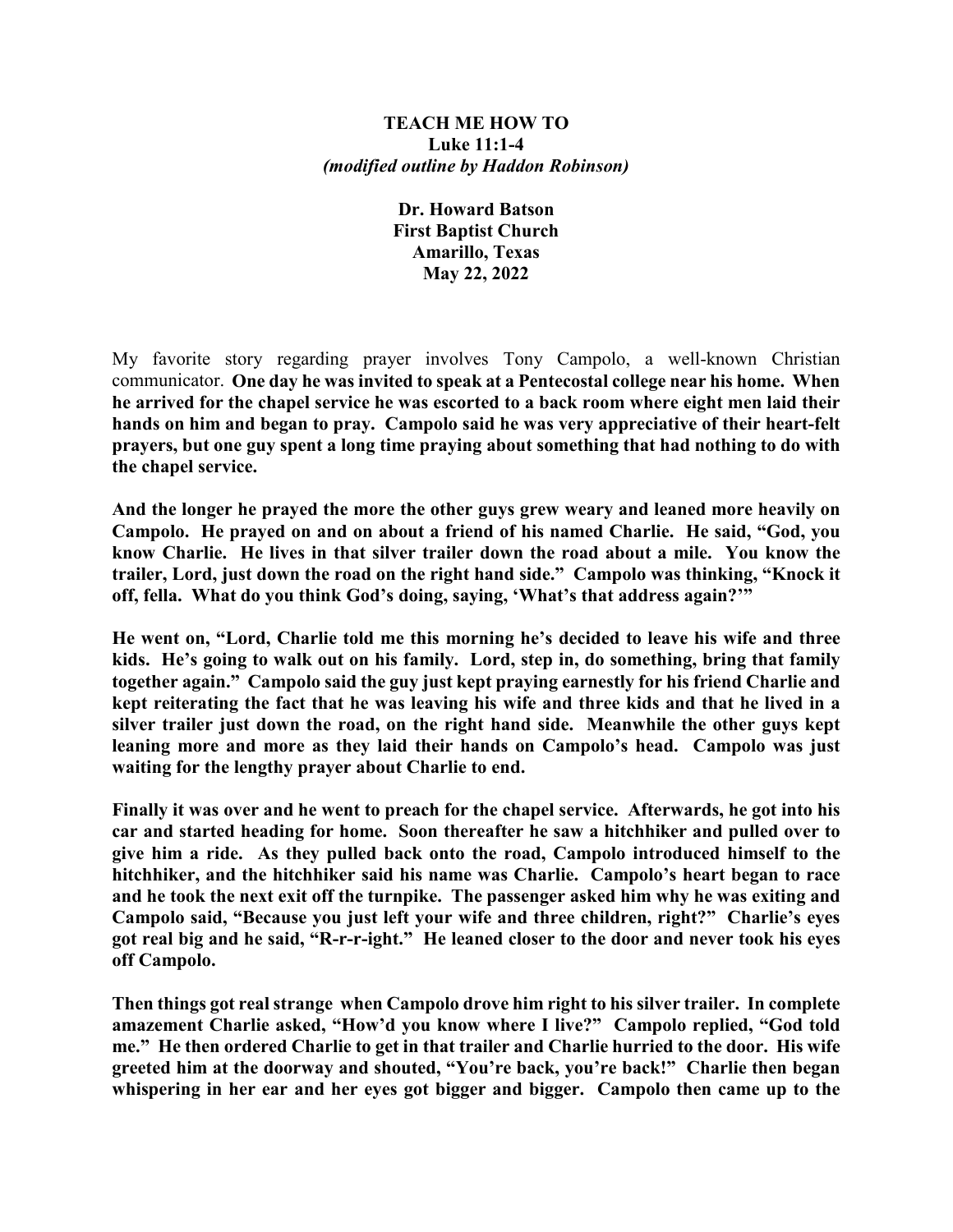**porch and said, "Sit down. I'm going to talk and the two of you are going to listen." It was the most captive audience he had ever addressed. That afternoon those two people were led to a personal relationship with Jesus Christ, and today Charlie is a preacher of the gospel. ("Christianity Illustrated: What Makes Prayer Powerful," John Ortberg, Seeds Tape Ministry #C9820, as quoted in** *In Other Words***, Fall Quarter 1998)**

Prayers, you see, can be – even in their awkwardness – very powerful in the workings of the kingdom of God.

We always ask of someone else the best that person can give us. We ask the friend who is a professional golfer, "Teach me to putt." We ask the friend who is a financial analyst, "Teach me to invest." We ask the librarian, "Teach me to do research." We ask our friend who can bowl well, "Teach me to make a strike."

What characterized Jesus at His best? What is it that His disciples asked Him to teach them?

"Lord," they said, "teach us to pray."

Because prayer was so crucial in His ministry, Jesus wanted it to be vital in theirs. He responded to their request by giving them what we have called "The Lord's Prayer."

Haddon Robinson rightly observes, "As I read the New Testament, I discover that in the ministry of our Lord, prayer was absolutely crucial." In us, prayer is the preparation for the battle. For Jesus, it seemed to be the battle itself. For Jesus, prayer was like running a marathon, and ministry was like going to receive the gold medal. Prayer was like taking the final examination, and ministry was like going to receive a diploma.

In what part of His ministry did Jesus shed the great drops of blood? It was not at Pilate's hall. It was not as He staggered under the load of the cross up Golgotha's hill. It was in the Garden of Gethsemane. The writer of Hebrews tells us that with strong cryings and tears Jesus made His petitions to God.

If we had been there during His hour of agony, His hour of prayer in the Garden, and watched the way He suffered, we might have despaired of the future. We might have said something like this: "If He's behaving this way when all He's doing is praying, what in the world is He going to do when He faces a real crisis? It's too bad He can't be like his three sleeping friends who find comfort in distress. They found a spiritual peace in the midst of the storm." But when the crisis came, Jesus went to the cross in triumph. It was His three friends who fell back and fell away.

Prayer, earnest prayer, was the difference.

I'm very cautious when it comes to teaching people about prayer. I think sometimes the more complicated we make things in the spiritual realm, the more off-target we really become.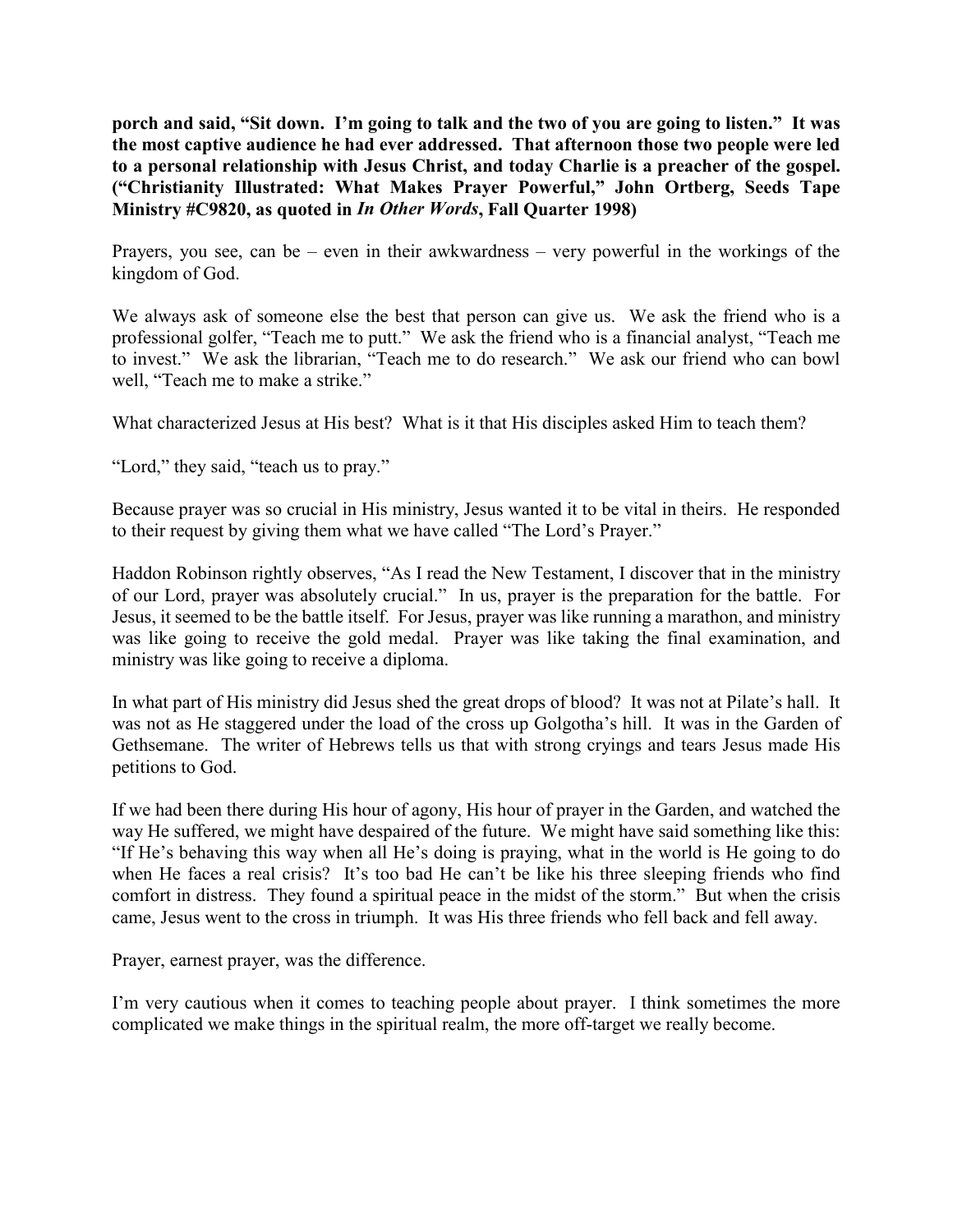I'm reminded of the mother who came in from a three-day prayer seminar. She went to pick up her four-year-old daughter. When the child got in the car, after the child care, she had to climb over her mother's large seminar prayer notebook with its accompanying textbook and her Bible.

"What is all this, Mom? Have you been to school?" the child asked.

"I've been to my prayer seminar, honey; I've been learning how to pray," the mom replied, thinking to herself that this just might be one of those elusive teachable moments with her child.

"I already know how to pray," the little girl responded. "I just talk to God all day long, and he talks to me." The child turned her gaze toward her mother's face. "I thought you knew how to pray, too."

In reality, prayer ought to be one of the simplest things of the spiritual life. I didn't say an easy thing, but I said a simple thing. We ought to come to God as a creature would approach a creator. We are to honor that He is so different than we are, that He is holy and righteous, and that we, ourselves, do not even belong in His shadow, much less at the foot of His throne.

He knows our hearts. He knows our desires. We need, as we come to God, to speak to Him as we might speak to someone that we admire so much, someone who loves us so very dearly and has our very best in mind.

The little girl is right. We already do know how to pray. So this morning I approach this topic realizing that those of you who have a personal relationship with Christ Jesus – you already know how to talk to Him because He's your heavenly Father. And even your friend.

Look at verse 1.

A disciple has been eavesdropping on the prayer of his teacher, Jesus. He was impressed by the fact that Jesus had intimate communication with God. So when Jesus finished His prayer, the servant said to his master, "Lord, teach us to pray like that!" He realized that Jesus' prayer was so much more effective than his own. "Lord, give us a pattern to follow. Tell us how we ought to pray."

And Jesus responds, "When you pray, pray like this...."

And He begins His prayer.

Let's look at this model prayer of our Lord, this prayer of His disciples.

## **I. Jesus teaches us that we pray to a particular person.**

"Our Father."

The Jewish worshipers would never address God as Daddy or Abba. It would have been unthinkable, irreverent, and even blasphemous. They would not have used Abba, the word that a Jewish child would have used to address his parent. Rather, *Abinu*, or a formal "father" would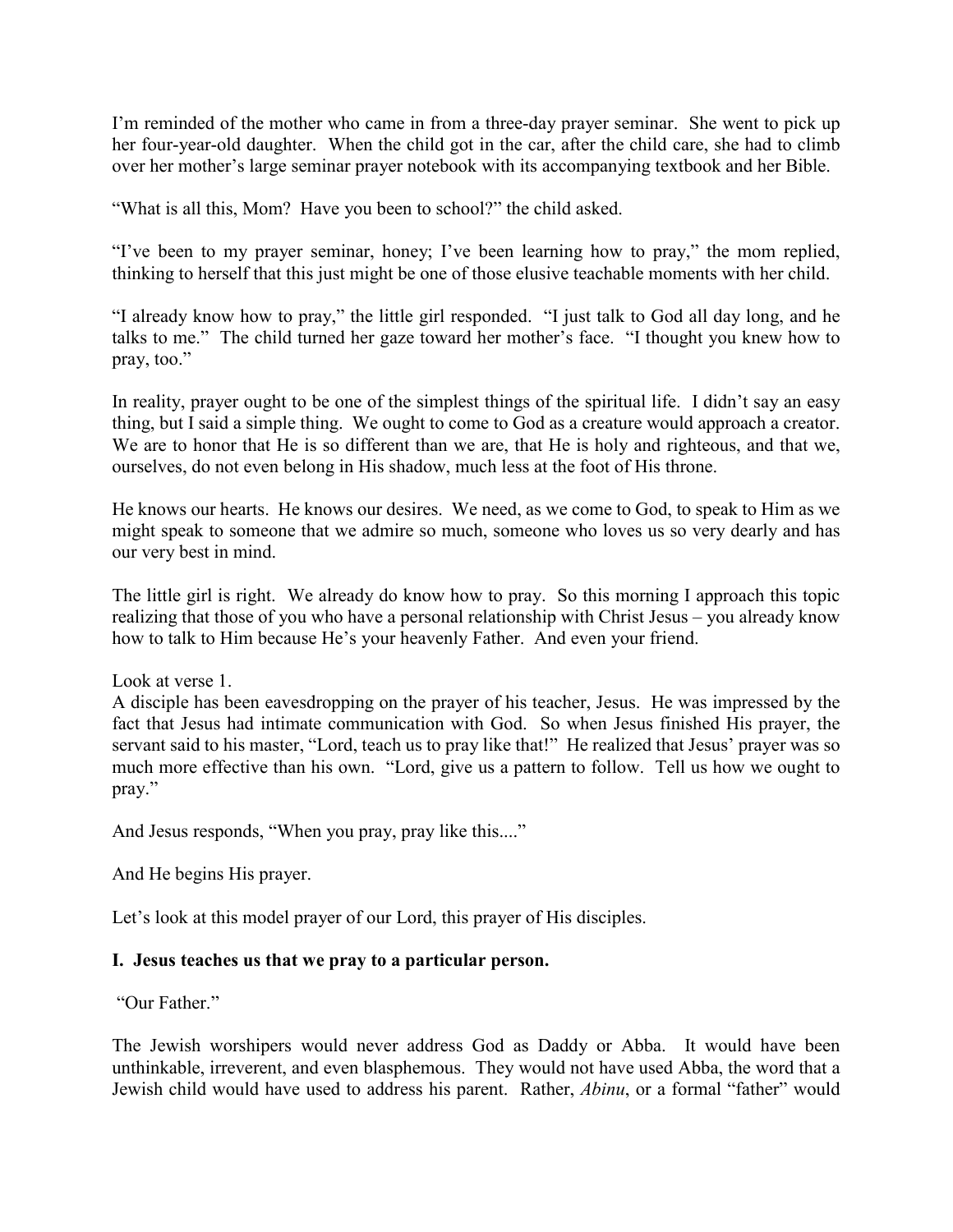have been the Jewish word by which to call upon God with reverence. But Jesus taught His disciples otherwise. In revolutionary fashion, He taught His disciples to call upon God with a term of intimacy, a term with a familial flair.

We learn that we're praying to someone with whom we have a personal relationship. **Our prayer life is a real concern, for we are speaking to the sovereign Lord of all the universe, the cosmos,**  who is willing to move heaven and earth in answer to sincere and reasonable prayer. Prayer **is not a mechanical duty, but a wonderful opportunity to develop a loving and caring relationship with the most important person in our lives. (John Bunyan,** *Pilgrim's Prayer Book***)**

Lest for a moment we lose our reverence for the one to whom we pray, Jesus says despite the intimacy of that relationship the reverence is to stay intact. "Hallowed be Thy name." When we pray "Hallowed be Thy name," we are speaking about God's character, and we're acknowledging that in our lives God will be God to us. We will not try to whittle Him down to size. We will not try to manipulate Him. We won't try to put God into our hip pocket. It is to proclaim that in your life God will be honored. In your life God will be revered. In your life God will be respected.

Lord, in my prayers and in my life, may you be God to me.

As the people of God and as the children of God, we are not praying to some unknown greater or higher power, as others refer to the one to whom they pray. Rather, we are praying to the God of Abraham, Isaac, and Jacob. We are praying to the God of the patriarchs. The God who created. The God who sustains. The God who intervened with the crucifixion and the resurrection of Christ. The God who is coming again for the complete fulfillment of His kingdom. We know to whom we pray – the one who has made us and knows us better than we ourselves.

# **II. Jesus teaches us to seek the program of God.**

That's a hard thing to say – "Thy kingdom come." Or as Matthew's version of the prayer – "Thy will be done."

The Bible teaches us very clearly that God acts in history and He is directing history towards the great, future coming of the Kingdom of God – that great Messianic Kingdom that has been promised throughout the Old Testament. It is that kingdom where Christ will come back and rule. It is that kingdom that shall move on to eternity. At that time, men and angels will join to sing His praises, and every knee on earth shall bow and every tongue confess that Jesus Christ is Lord to the glory of God the Father. That's where history is going.

So before you pray for anything else, Jesus said, talk to the Father, a person, about His program.

"Let Your divine rule come." It is a hope, a prayer, that God would have His way in the hearts of men and women. That those who were under the sway and rule of the power of darkness will now be under the power of God.

Thy kingdom come.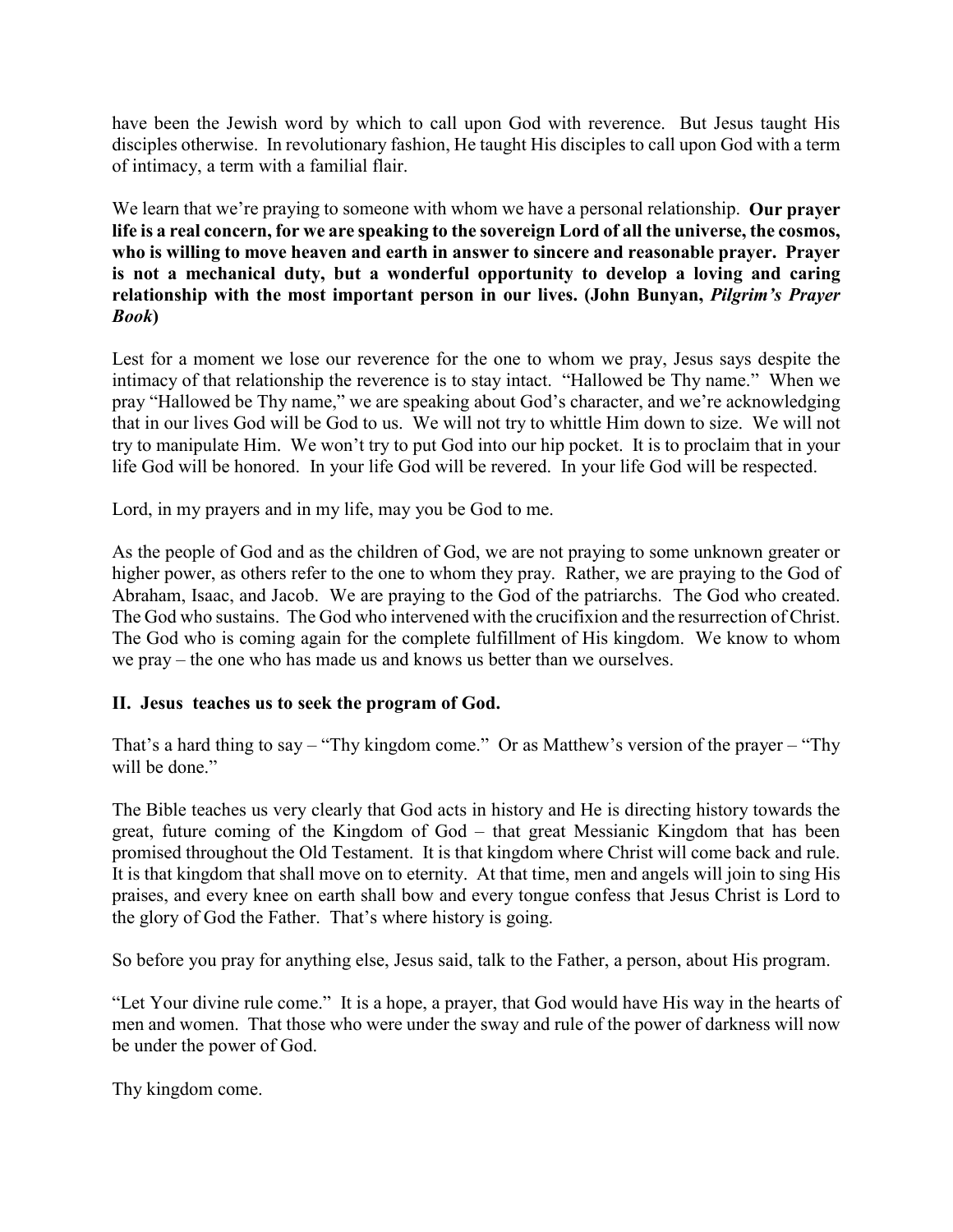We ask God for so many things. But in reality, congregation, I have realized that I'm not sure I want God to give me what I want. I dare not pray the prayer to God that He gives me whatever I want, no matter the consequences. For you see, God knows best, and God sees all. It would be so detrimental to my life if God had given me everything I wanted at every turn. I would be miserable. Be careful. Ask not for your will. Ask not for what you want. But ask for what God wants.

**Have you ever been to the grocery store with a child? Just experience it sometime. Take your child to the grocery store and say, "We're going to let you pick the groceries out today. Just put whatever you want in the shopping cart." There won't be any broccoli, but there will be brownies. There won't be any milk, but there will be Milk Duds. There won't be any carrots, but there will be carrot cake.**

**Can you imagine what life would be like if every child was indulged by his parent?**

**Sometimes God tells us no. Sometimes we tell our children no.**

**God's destiny for each of us is salvation through Jesus Christ our Lord. God's overarching desire is that each of us reach that destiny. His itinerary on this trip includes stops that encourage us on the journey. He frowns on stops that deter us. When His sovereign plan and our earthly plan collide, a decision must be made who is in charge of this journey. God must choose between your earthly passion and His heavenly plan, your salvation. Which do you hope He chooses?**

## **Me, too. (modified from Max Lucado,** *In the Eye of the Storm***, p. 116)**

Thy kingdom come.

## **III. Jesus teaches us to recognize that God is our provider.**

"Give us each day our daily bread."

When Jesus talks about bread, He is talking about the basic necessities of life. If Jesus had been speaking to a group of people in the Orient, He probably would have said, "Give us this day our daily bowl of rice." Or to Italians it would have been "our pasta."

Several years ago a piece of papyri (sheet of old paper) was found which contained a woman's grocery list from the ancient world. On that list there were several items that were perishable. Next to each of those items was the same Greek word used in our text this morning – *epiousios*, enough for the day. She wanted enough provision for the day.

In our culture, where we have freezers full of food, we hardly take this seriously. But in most of the world, it's a basic request. If we pray this prayer, we are asking God to provide our needs as we serve His kingdom. We are acknowledging that for our bread, our threads, the things we need, we will turn to God and He will supply.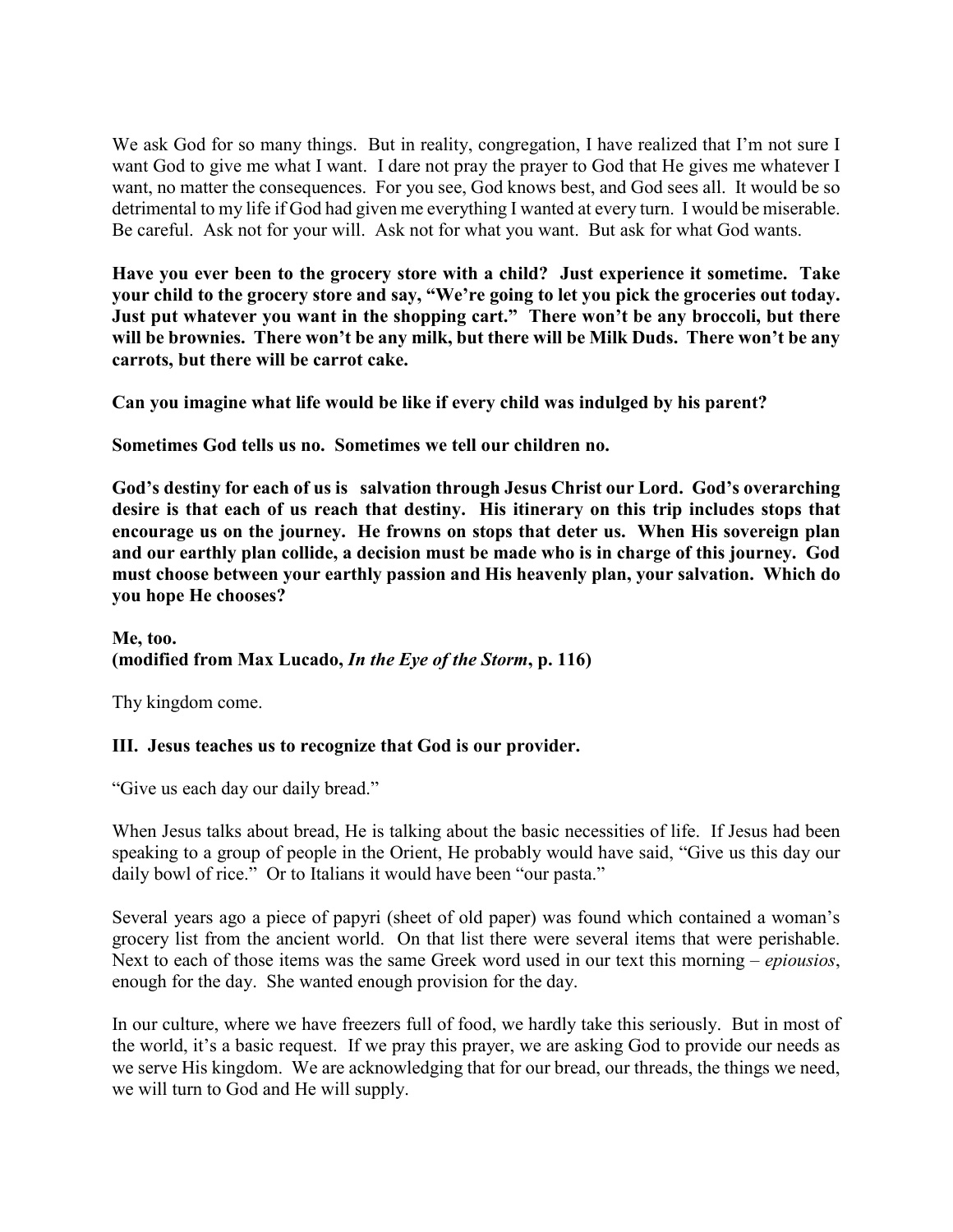Isn't that what a blessing before a meal is all about? It's stopping and saying, "Hey, I realize were it not for God's good grace I would have nothing to eat."

It's saying the blessing.

#### Fredrick Buechner wrote:

**There is a restaurant in a city somewhere, a sort of quick-lunch place with no tablecloths on the tables, just the ketchup and mustard jars on the bare wood. It seems to be raining outside. An elderly man with a raincoat and umbrella has turned at the door. Another man glances up as he sits there smoking a cigar over a newspaper and the remains of his coffee. Two teenagers sit at a table, one of them with a cigarette in his mouth.** 

**They are all looking at the same thing, which is an old woman and a small boy who are sharing a table with the teenagers. Their heads are bowed. They are saying grace. The people watching them watch with dazed fascination. The small boy's ears stick out from his head like the handles of a jug. The old woman's eyes are closed, her hair untidy under a hat that has seen better days. The people are watching something that you feel they may have been part of once but are part of no longer. Through the plate-glass window and the rain, the city looks dim, monotonous, industrial. The old woman and the boy are saying grace there, and for a moment the silence in the place is fathomless.** 

**The watchers are watching something that they've all but forgotten and will probably forget again as soon as the moment passes. They could be watching creatures from another planet. The old woman and the boy in their old-fashioned clothes, praying their old-fashioned prayer, are leftovers from a day that has long since ceased to be. (Frederick Buechner,** *A Room Called Remember***, p. 119)**

Thank God for daily provision.

## **IV. Jesus teaches us to ask not only for provision, but for pardon as well.**

"Forgive us our sins as we forgive those who sinned against us."

These two requests seem linked. God, give us our daily bread and forgive us our sins. Most of us don't have any problems remembering to pray for daily bread. Our stomach rumbles, we know when we're hungry. It is easily forgotten that we need a daily pardon, a daily portion of God's forgiveness.

Augustine called this the terrible petition. For it's not just forgive us our sins, for we also forgive everyone who sins against us. There is a link between the way I am willing to forgive others and the forgiveness I ask the Father in heaven.

And when we ask for pardon, we're admitting that there is pollution in our lives. When we admit that about ourselves, we're better able to understand the foibles of others.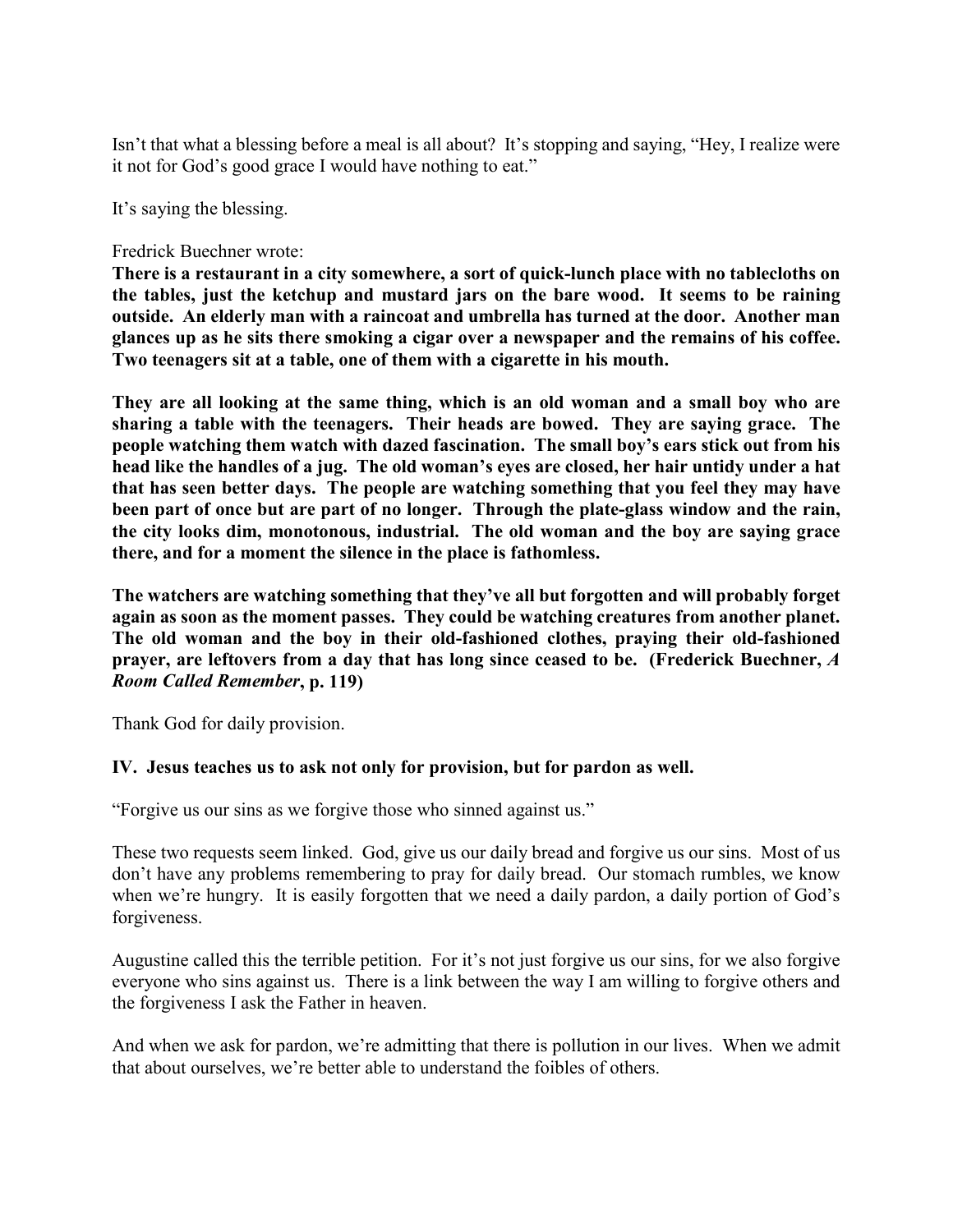You see how close to blasphemy it is to come to God and say, "You who are holiness, forgive me my sins. But this person has offended me, and I am so holy, and I am so righteous that it is unthinkable that I will extend forgiveness to that person." People who do that are self-righteous. You can no more get forgiveness from a self-righteous person than you can get apple juice from a stone slab.

Instead, we might pray, "Lord, deal with me as I have dealt with others. She has offended me, has hurt me badly. And, Lord, I just don't want to put up with it. Lord, deal with me as I dealt with her."

## **V. Jesus teaches us to pray for protection.**

"Lead us not into temptation."

We certainly don't need the Lord to lead us into temptation. We are fully able to get there all by ourselves – at least I am.

Notice the request Jesus asks us to make in our prayer. "Lord, don't even let me get close to sin today." To pray that to God is to ask for a transformation of your attitude. The truth of the matter, if we are honest with ourselves, is that we like temptation. We hope we're not going to fall into the well of enslaving sin, but we enjoy dancing around the rim, tiptoeing around the edges. We fantasize about temptation.

What would it be like to dance and not have to pay the orchestra? We want the excitement of temptation, but we don't want the consequences of sin. We want to live in that in-between land of not jumping into the ocean, yet we want to feel the mist of the sea on our face.

Jesus says if you pray to God correctly, you will ask Him to help you stay away not only from sin, but from temptation as well.

It is recognizing that the enemy of our soul would destroy us if he could. And what he wants is to separate us from God, to convince us that God is not a Father but an enemy, that our little kingdoms matter, that our names have to be established, that we have to go out and hustle to get our daily bread – and forget about temptation. In doing that, the enemy separates us from God.

When we pray to the Father that we will be delivered from temptation, what we're really praying is, "Lord, when I've got the inclination to sin, keep me from the opportunity. When I have the opportunity to sin, keep me from the inclination." Behind the temptation is the tempter, a grim and evil force, a personality whose aim is to destroy us.

Lead us not into temptation.

Lord, teach us to pray. Teach us to realize with whom it is that we speak – a person – that He is our heavenly Father, yet to address Him with reverence.

Lord, teach us to have His program, His will done in our lives.